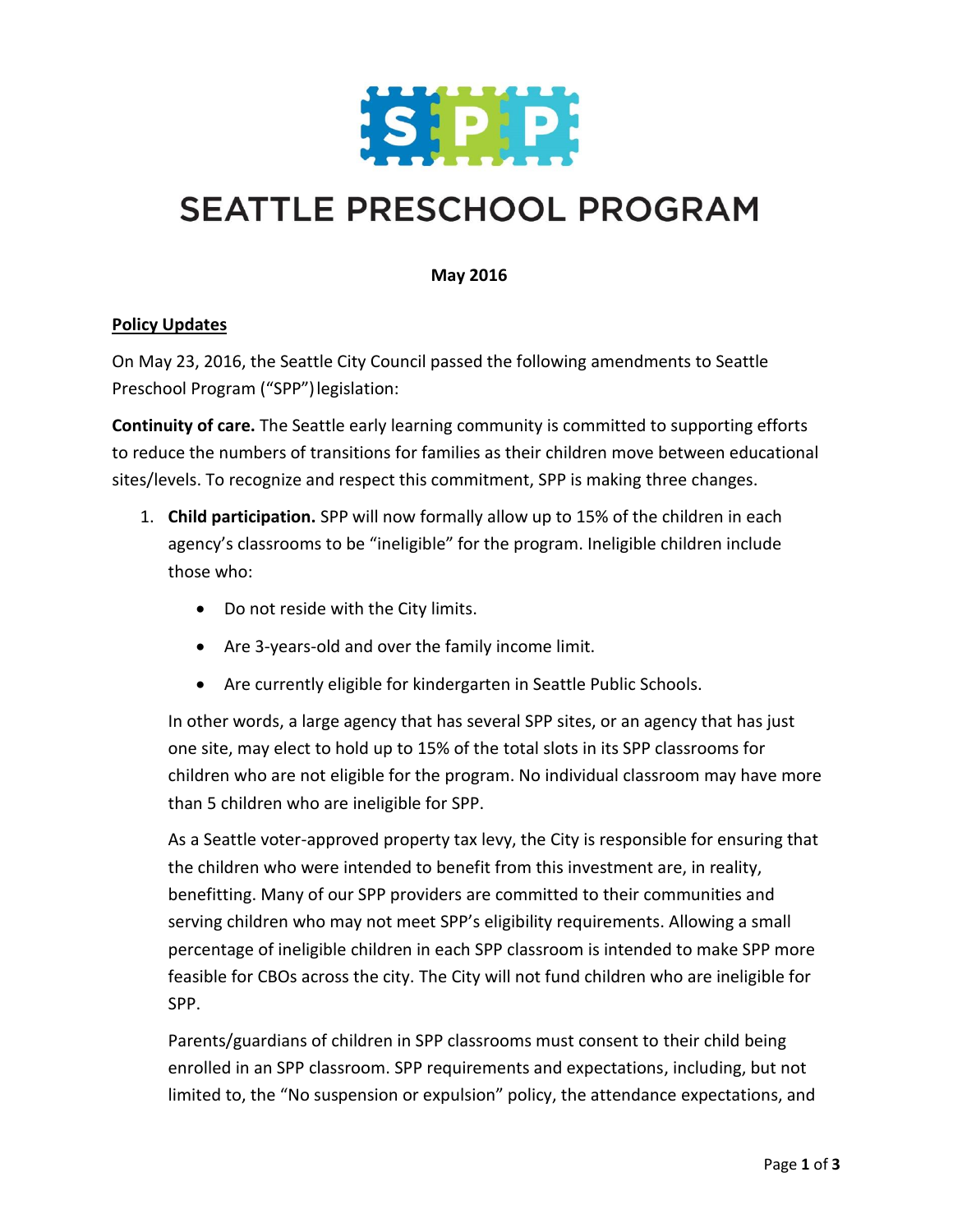assessment (ASQ and TSG) reporting, apply to all children in SPP classrooms regardless of program affiliation or funding source.

- 2. **Continuity for previously-enrolled children.** SPP's "grandfathering" provision is extended beyond the first year of program participation and open to any SPP-eligible child. DEEL representatives will work annually with provider agencies to determine the number of children previously enrolled with a provider agency that will be eligible to enroll in SPP classrooms. SPP enrollment forms and eligibility verification must be completed for all children in SPP classrooms.
- **3. Kindergarten continuity.** For SPP classrooms located in Seattle Public School buildings, children who live in the attendance zone of the school will have priority for enrollment. If feasible, beginning in 2017, priority for enrollment will also be given to children who have an older sibling enrolled in an elementary school where an SPP classroom is housed.

**Organizational flexibility.** Seattle preschool provider agencies have worked for years to provide high-quality programming that is responsive to their community. To make SPP feasible for a broader range of community providers, SPP is making three changes:

- 1. **Classroom commitment**. Providers are no longer required to provide a minimum of two classrooms for the program. Since space constraints make offering two SPP classrooms infeasible for some organizations, agencies may participate in SPP with one classroom.
- 2. **Program alignment**. Classrooms offering Head Start, ECEAP, or dual-language instruction, and those that specialize in serving children with identified disabilities may select a percentage of the children in blended SPP classrooms to meet the requirements and expectations of non-City funders. Children selected by provider agencies must meet SPP eligibility requirements or be counted toward the 15% of children who may be ineligible for SPP. DEEL representatives will work annually with provider agencies to determine the number of agency-selected children who will enroll in SPP classrooms. For Head Start and ECEAP, the number of agency-selected children will not exceed the number of slots contractually required by each funder. SPP enrollment forms and eligibility verification must be completed for all children in SPP classrooms.
- 3. **Curriculum waiver.** DEEL will develop a curriculum waiver process to permit highqualityproviders to use curricula other than HighScope and Creative Curriculum. The waiver process will: